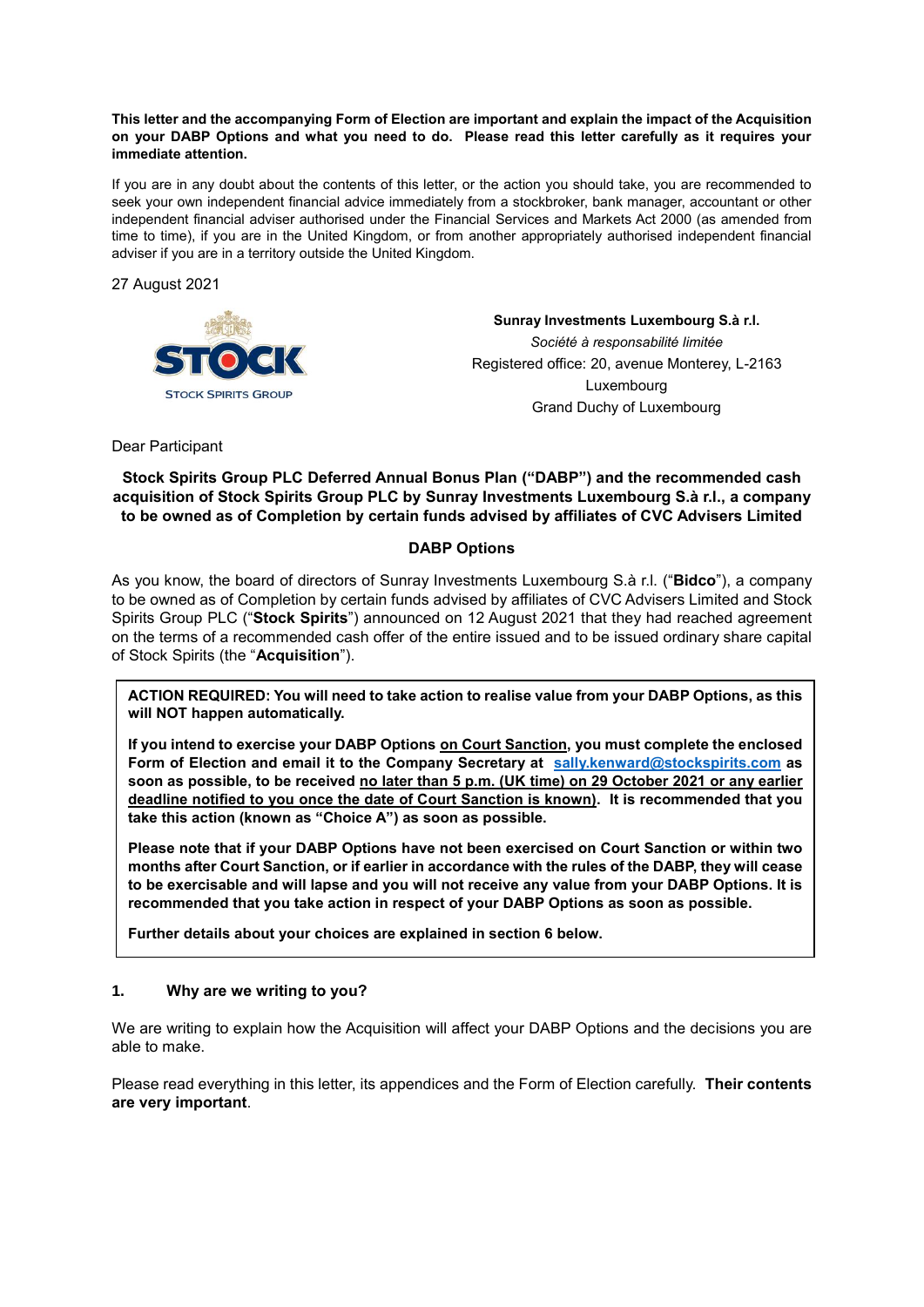#### **Summary of the choices available to you**

#### **Choice A: Apply now to exercise your DABP Options on Court Sanction**

- You can elect to exercise your DABP Options conditional on Court Sanction unless they lapse earlier under the rules of the DABP. You can exercise your DABP Options by completing the enclosed Form of Election and returning it to the Company Secretary.
- The Stock Spirits Shares which will be issued or transferred to you will then automatically be purchased by Bidco in the Acquisition on Completion. Subject to the terms of the Acquisition, you will receive 377 pence in cash per Stock Spirits Share via payroll (less any income tax and social security contributions that Stock Spirits is required to withhold and any applicable fees). Alternatively, the Remuneration Committee may determine that on exercise of your DABP Options you will receive the amount or value represented by those Stock Spirits Shares (the "**Cash Settlement Amount**") which will be calculated by multiplying 377 pence by the number of Stock Spirits Shares which have vested under your DABP Options (less any income tax and social security contributions).

*If you want to make Choice A, you must complete the enclosed Form of Election and email it to the Company Secretary at sally.kenward@stockspirits.com by the applicable deadline although it is recommended that you take this action as soon as possible.*

#### **Choice B: Exercise your DABP Options up to two months after Court Sanction**

- If Court Sanction goes ahead, you can exercise your DABP Options up to two months after Court Sanction unless they lapse earlier in accordance with the rules of the DABP. You can exercise your DABP Options by completing a form of election and returning it to the Company Secretary in the usual way.
- The Stock Spirits Shares which will be issued or transferred to you will then automatically be purchased by Bidco. You will receive 377 pence in cash per Stock Spirits Share via payroll (less any income tax and social security contributions that Stock Spirits is required to withhold and any applicable fees). Alternatively, the Remuneration Committee may determine that on exercise of your DABP Options you will receive the Cash Settlement Amount which will be calculated on the same basis as under *Choice A*.
- If you decide to exercise your DABP Options under *Choice B*, you will receive the cash proceeds due to you later than under *Choice A*.

*Your DABP Options will lapse if not exercised within two months after Court Sanction unless they lapse earlier, and you will not receive any value for your DABP Options.*

Further details about your choices are set out in section 6 of this letter.

## **2. The Acquisition**

The Acquisition will result in Stock Spirits and its subsidiaries becoming wholly-owned subsidiaries of Bidco.

The Acquisition will take place through what is called a "scheme of arrangement" (the "**Scheme**"). This is a procedure that is subject to approval by Stock Spirits Shareholders and the Court on a date referred to in this letter as "**Court Sanction**". This is not the date on which the Acquisition will be completed. The Acquisition is currently due to complete a couple of days after Court Sanction when the Scheme becomes effective ("**Completion**").

Further information on the Scheme is set out in the Scheme Document sent to Stock Spirits Shareholders on 27 August 2021. In addition to this letter, a copy of the Scheme Document is also available on the Stock Spirits website at https://www.stockspirits.com/investors/offer.aspx and on the Bidco website at http://www.cvc-sunray-offer-2021.com/.

This letter should be read together with the Scheme Document.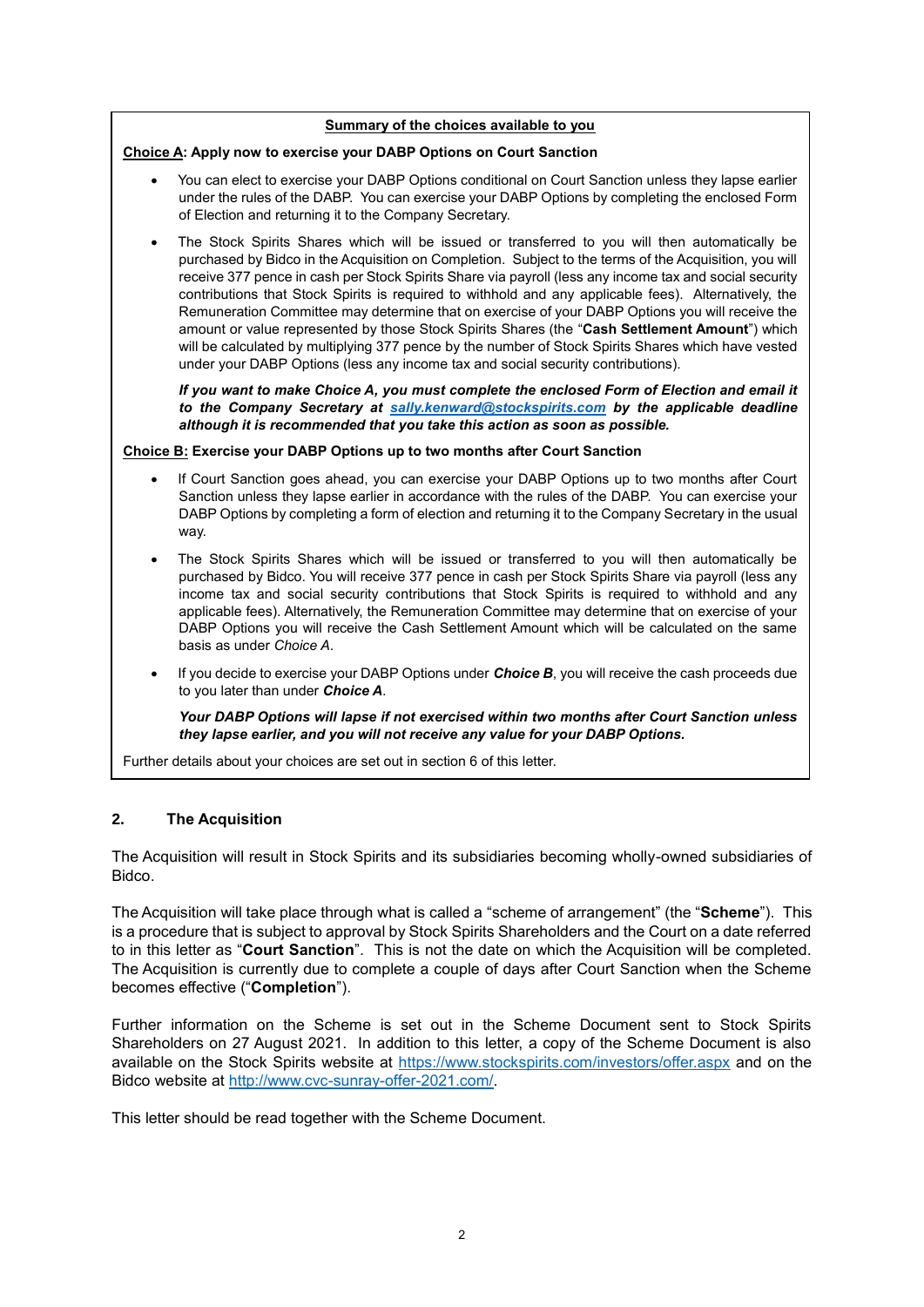You will find a list of definitions in **Appendix A** which explain the key defined terms used in this letter. Terms defined in the Scheme Document will have the same meaning in this letter unless otherwise defined.

# **3. What are the terms of the Acquisition?**

The terms of the Acquisition are set out in full in the Scheme Document. However, in summary (and subject to the terms of the Acquisition), Stock Spirits Shareholders will be entitled to receive 377 pence in cash for each Stock Spirits Share they own at the Scheme Record Time.

The per share consideration payable to you shall be the per share amount that is paid to Stock Spirits Shareholders under the terms of the Scheme as set out in the Scheme Document, or where applicable, such higher amount that is paid by Bidco to Stock Spirits Shareholders for each Stock Spirits Share.

## **4. When is the Acquisition likely to take place?**

The Acquisition is currently expected to take effect between early December 2021 to early January 2022, subject to Stock Spirits Shareholder approval and receipt of the relevant competition clearances and regulatory approvals. An expected timeline of key events relating to the Acquisition is available in the Scheme Document.

Once the date of Court Sanction is known, Stock Spirits will announce this via a Regulatory Information Service (with such announcement being made available on Stock Spirits' website at https://www.stockspirits.com/investors/offer.aspx).

## **5. How does the Acquisition affect my DABP Options?**

#### **You will need to take action to realise value from your DABP Options as this will not happen automatically. If you do not take any action, your DABP Options will lapse two months after Court Sanction, unless they lapse earlier.**

The Acquisition will change the usual treatment of your DABP Options.

Normally, your DABP Options would vest and become exercisable on, or as soon as practicable after, the second anniversary of the date of grant, and you would be able to exercise your DABP Options at any time during the exercise period.

However, as a result of the Acquisition, your DABP Options will vest early (if they have not already vested) and become exercisable on Court Sanction, unless they lapse earlier in accordance with their terms. You will have two choices in relation to your DABP Options:

- Elect in advance to exercise your DABP Options conditional on Court Sanction.
- Exercise your DABP Options within two months following Court Sanction.

If you exercise your DABP Options, the Stock Spirits Shares you receive as a result of that exercise will be automatically acquired by Bidco for 377 pence in cash for each Stock Spirits Share (less any income tax and social security contributions that Stock Spirits is required to withhold and any applicable fees). Alternatively, if so determined by the Remuneration Committee under rule 8 of the DABP, your DABP Options will be settled in cash, and you will receive the amount or value represented by those Stock Spirits Shares (the "**Cash Settlement Amount**"). The Cash Settlement Amount will be calculated by multiplying 377 pence by the number of Stock Spirits Shares over which your DABP Options vest, less any income tax and social security contributions. If you wish to exercise your DABP Options, an explanation of the steps you will need to take is set out in section 6 below.

If Court Sanction does not happen for any reason, your DABP Options will continue as normal, subject to the rules of the DABP.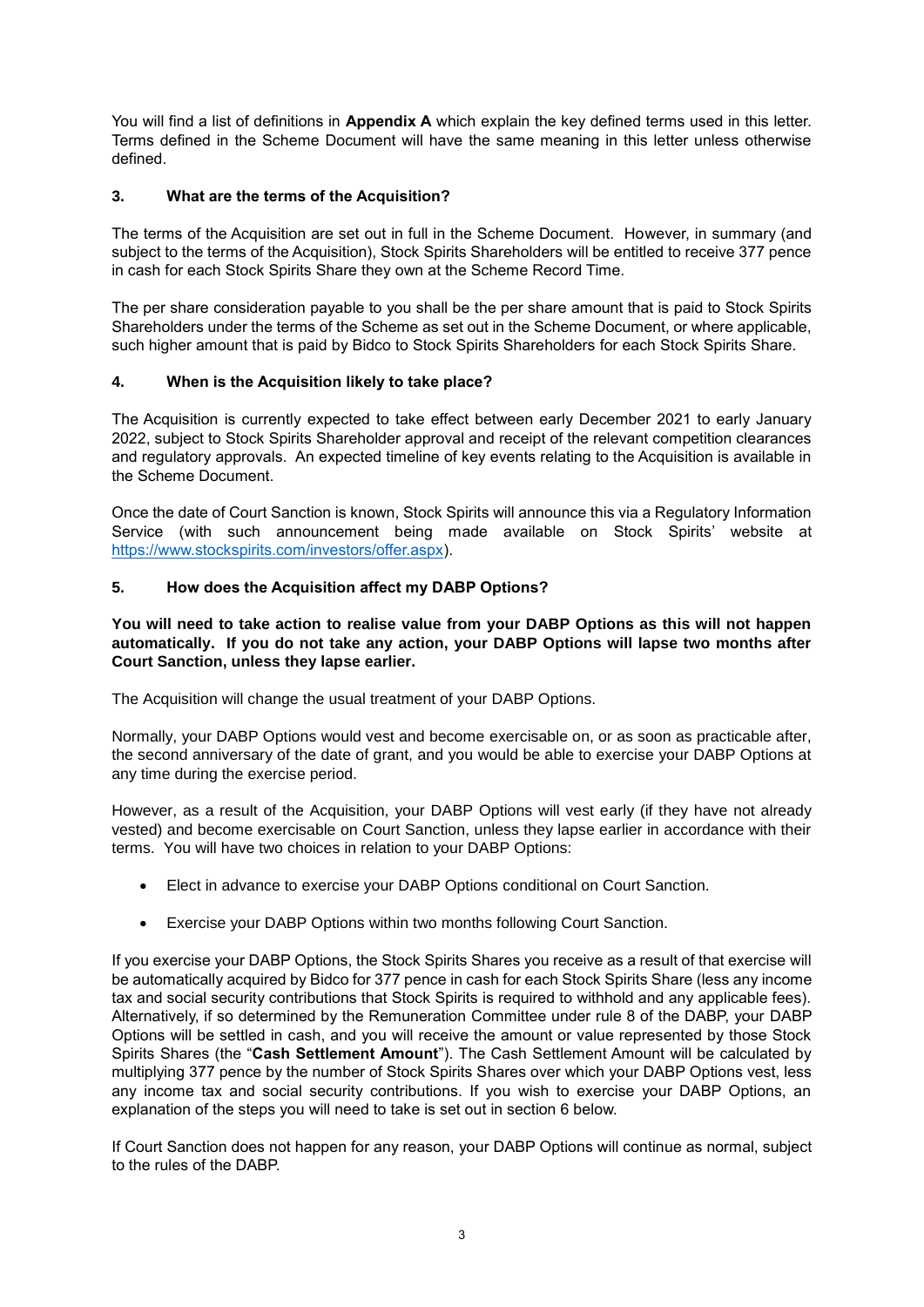## **6. What are my choices?**

You can elect to exercise your DABP Options until two months after Court Sanction (subject to any earlier lapse date). You have the following choices in relation to your DABP Options. Once you have made a choice you will not be able to change it:

## **Choice A: Apply now to exercise your DABP Options on Court Sanction**

You can elect to exercise your DABP Options conditional on Court Sanction. If you exercise your DABP Options, you will receive subject to the terms of the Acquisition 377 pence in cash per Stock Spirits Share less any income tax and social security contributions that Stock Spirits is required to withhold and any applicable fees. Alternatively, if the Remuneration Committee determines that your DABP Options will be settled in cash, you will receive the Cash Settlement Amount calculated by multiplying 377 pence by the number of Stock Spirits Shares which have vested under your DABP Options, less any income tax and social security contributions.

**If you want to make** *Choice A***, you must complete and sign the enclosed Form of Election and return it to the Company Secretary at sally.kenward@stockspirits.com as soon as possible and by no later than 5 p.m. (UK time) on 29 October 2021 or any earlier deadline notified to you once the date of Court Sanction is known. Do NOT complete the Form of Election unless you wish to make** *Choice A***.**

## **Choice B: Exercise your DABP Options up to two months after Court Sanction**

If Court Sanction goes ahead, you will be able to exercise your DABP Options until two months after Court Sanction unless they lapse earlier under the rules of the DABP.

If you do this, the Stock Spirits Shares which will be issued or transferred to you will be automatically acquired by Bidco and you will receive 377 pence in cash per Stock Spirits Share less any income tax and social security contributions that Stock Spirits is required to withhold and any applicable fees. Alternatively, if the Remuneration Committee determines that your DABP Options will be settled in cash, you will receive the Cash Settlement Amount calculated by multiplying 377 pence by the number of Stock Spirits Shares which have vested under your DABP Options, less any income tax and social security contributions.

If you decide to exercise your DABP Options under *Choice B*, you will receive the cash proceeds due to you later than under *Choice A*.

## **If you want to make** *Choice B***, you must complete a form of election and return it to the Company Secretary at sally.kenward@stockspirits.com before your DABP Options lapse.**

## **If you do not exercise your DABP Options on Court Sanction or within two months after Court Sanction, all your DABP Options will lapse automatically.**

## **7. When will I receive the money?**

If you elect *Choice A* or *Choice B*, the cash proceeds due to you will be paid by Stock Spirits as soon as practicable after the date of exercise.

## **8. Which currency will I receive the cash consideration in?**

You will receive the cash proceeds (less any income tax and social security contributions that Stock Spirits is required to withhold and any applicable fees) through payroll in your payroll currency, on the next practicable payroll date.

If your payroll currency is not GBP, the amount per Stock Spirits Share received may vary, depending on the prevailing exchange rate, and any risk associated with this will be taken by you.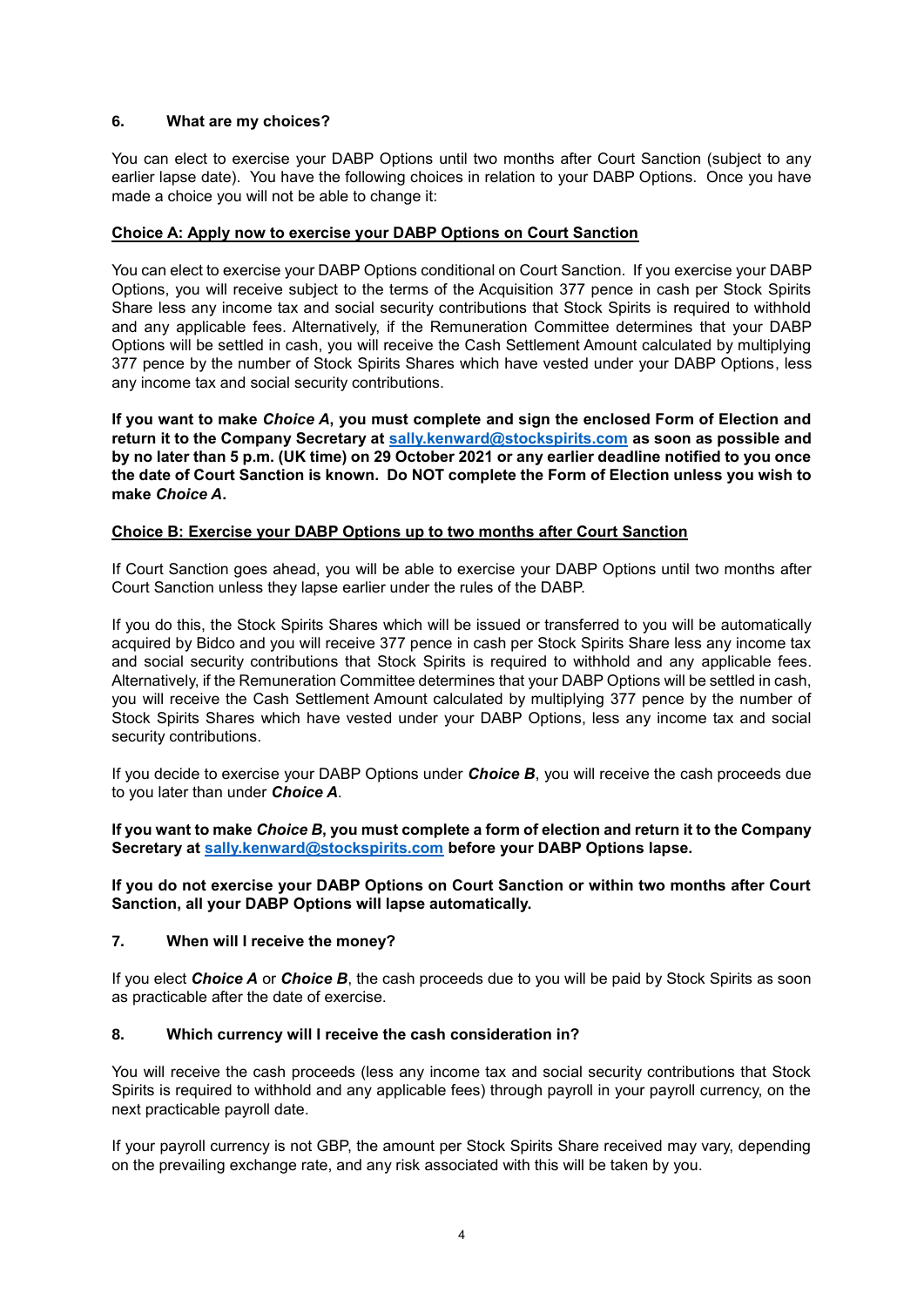## **9. What if the Acquisition does not go ahead?**

If Court Sanction does not happen for any reason, your DABP Options will continue as normal under the rules of the DABP.

## **10. What if I leave employment with the Stock Spirits Group?**

If you leave employment with the Stock Spirits Group before exercising your DABP Options (or if you have already left as a "good leaver"), the leaver arrangements under the DABP will apply to your DABP Options in the normal way. In summary, this means:

- if you do not qualify as a "good leaver" under the rules of the DABP, any Unvested DABP Options that you hold will lapse on the date that your employment ceases; or
- if you qualify as a "good leaver" under the rules of the DABP (for example, if you leave because of death, injury, disability, retirement, redundancy or any other reason at the discretion of the Remuneration Committee), your Unvested DABP Options will vest on the earlier of (i) the date on which you leave employment unless the Remuneration Committee determines that your DABP Options will vest on such other date and (ii) Court Sanction. Your DABP Options will be exercisable until two months after Court Sanction (unless they lapse earlier under the rules of the DABP).

**Please note**: If you leave the Stock Spirits Group before Court Sanction and you do not qualify as a "good leaver", your Unvested DABP Options may lapse before Court Sanction (depending on when it occurs), meaning that the Form of Election you have made under *Choice A* will not take effect. Your election will not be affected if you qualify as a "good leaver" and your DABP Options have not otherwise lapsed before Court Sanction.

## **11. What if I am a PDMR or an insider?**

If you are a Person Discharging Managerial Responsibilities ("**PDMR**") or a restricted person under the Stock Spirits Share Dealing Code (the "**Dealing Code**"), or you have otherwise been told that the Dealing Code applies to you, you must obtain permission to exercise your DABP Options under the Dealing Code before you submit an instruction and your instruction must be submitted as soon as possible and in any event with two business days of permission being granted. You can seek permission to deal by following the process set out in the Dealing Code. However, unless exceptional circumstances exist it is unlikely that you will be granted permission to deal while you are an insider or, if you are a PDMR or a closely associated person of a PDMR, during a closed period.

It is recommended that, if you wish to elect *Choice A* and you are a PDMR or a restricted person under the Dealing Code (or you will potentially become one), you seek permission to take such action as soon as possible.

## **12. What are the tax implications?**

As the tax rules for each country are different, the final amount of tax and social security contributions you will have to pay depends on where you are resident for tax purposes.

## UK tax summary

If you exercise any DABP Options conditional on Court Sanction (*Choice A*); or within two months after Court Sanction (*Choice B*), you will receive Stock Spirits Shares or the Cash Settlement Amount.

You will be subject to income tax and employee's National Insurance Contributions (the "**Tax Liability**") on the market value of those Stock Spirits Shares or, if the Remuneration Committee determines that your DABP Options will be settled in cash, on the Cash Settlement Amount and on any additional cash amount paid by way of dividend equivalent on the relevant date. While we do not know what the market value of a Stock Spirits Share will be at the relevant time, in order to plan ahead, you may find it useful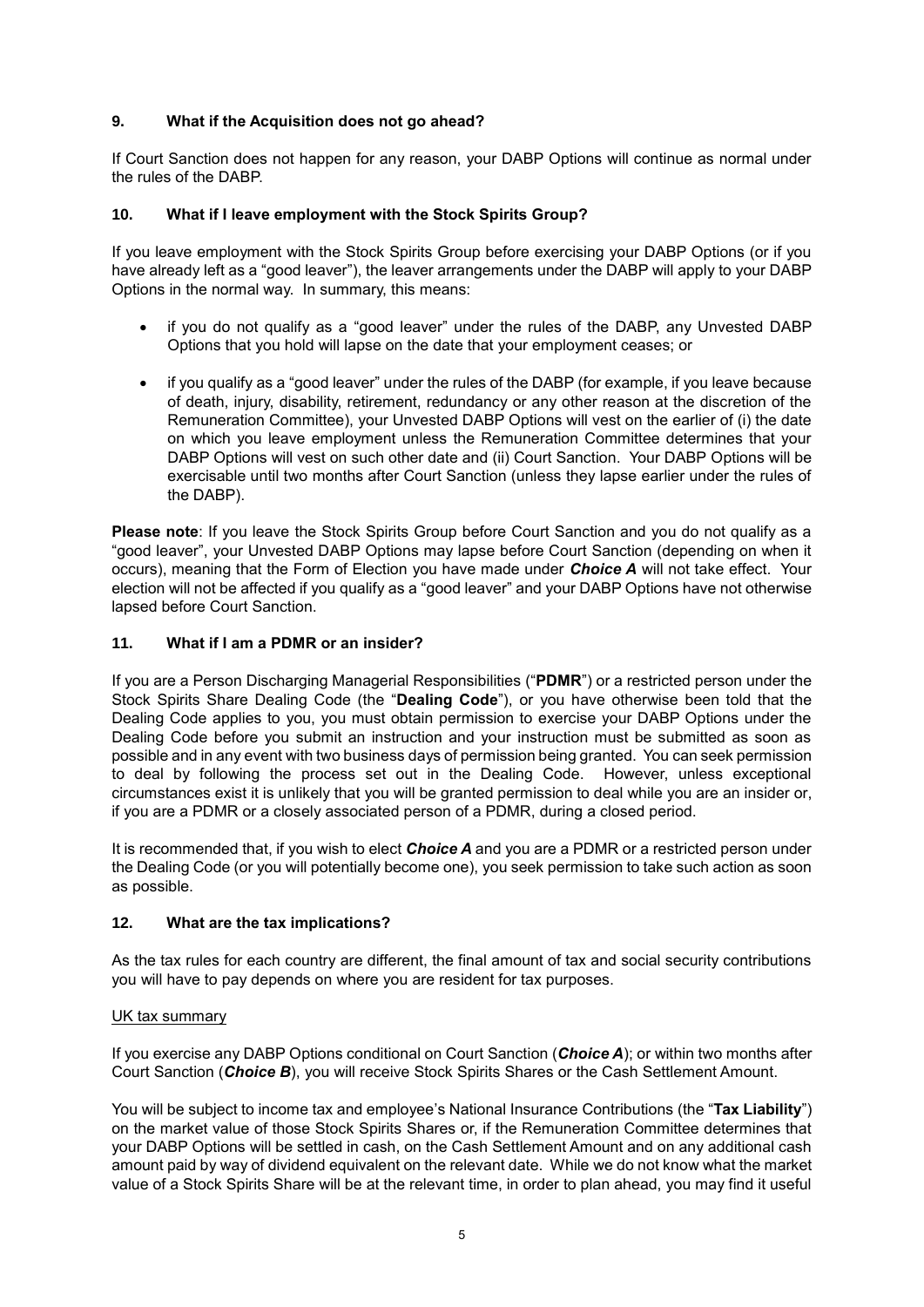to note that under, and subject to the terms of, the Acquisition Bidco is offering 377 pence in cash for each Stock Spirits Share.

If you sell the resulting Stock Spirits Shares to Bidco pursuant to the Acquisition, the Tax Liability will be deducted from the cash proceeds due to you from Bidco. Alternatively, if the Remuneration Committee determines that your DABP Options will be settled in cash, the Tax Liability will be deducted from the cash proceeds due to you from Stock Spirits.

Current income tax rates for the 2021/2022 tax year are 20% for basic rate taxpayers, 40% for higher rate taxpayers and 45% for additional rate taxpayers. Employee's National Insurance Contributions rates are 12% of earnings between £184 - £967 per week; and 2% of earnings above £967 per week.

If you elect *Choices A or B and receive Stock Spirits Shares*, no capital gains tax is expected to arise because you will have paid the Tax Liability and the amount on which you paid income tax is the base cost of those Stock Spirits Shares.

The above assumes you are resident and domiciled in the United Kingdom at all relevant times.

This information is intended as a general guide and does not constitute tax advice to any individual participant. Please remember that tax law can and often does change, and you should not necessarily assume the current tax position will continue. As the tax rules for each country are different, the final amount of tax and social security contributions you will have to pay depends upon where you are resident for tax purposes and we strongly recommend that if you are unsure how your DABP Options will be taxed, you seek advice from an independent financial or tax adviser in your country.

Please note that none of Stock Spirits, Bidco or CVC Funds, or any of their employees, can provide you with legal, personal tax or financial advice. If you are in any doubt as to the contents of this letter or the action you should take, you are recommended to seek your own independent financial advice immediately from a stockbroker, bank manager, accountant or other independent financial adviser authorised under the Financial Services and Markets Act 2000 (as amended from time to time), if you are resident in the United Kingdom, or from another appropriately authorised independent financial adviser if you are taking advice in a territory outside the United Kingdom.

## **13. What if I participate in other Stock Spirits share plans?**

If you participate in other Stock Spirits share plans you will receive separate letters about your other share options or awards. Please also read those letters carefully as the treatment under those plans may be different from the treatment of DABP Options.

## **14. What if I have questions?**

If you have any questions that relate to your DABP Options, what your choices are or how to complete the Form of Election (if you elect *Choice A*), please contact Sally Kenward at sally.kenward@stockspirits.com. Please note that no legal, tax, investment or financial advice on the merits of the Acquisition or its effect on your DABP Options can be provided.

You are strongly advised to seek your own independent financial and/or tax advice regarding your personal circumstances and the effect of the Acquisition in relation to your DABP Options.

## **15. Proposals: Recommendation**

## **The Stock Spirits Directors recommend that you elect** *Choice A***. You should, however, consider your own personal circumstances, including your tax position, when deciding your preferred timing for exercising your DABP Options.**

The Stock Spirits Directors, who have been advised by Numis as to the financial terms of the proposal, consider the terms of the proposals set out in this letter to be fair and reasonable in the context of the Acquisition. In providing their advice to the Stock Spirits Directors, Numis has taken into account the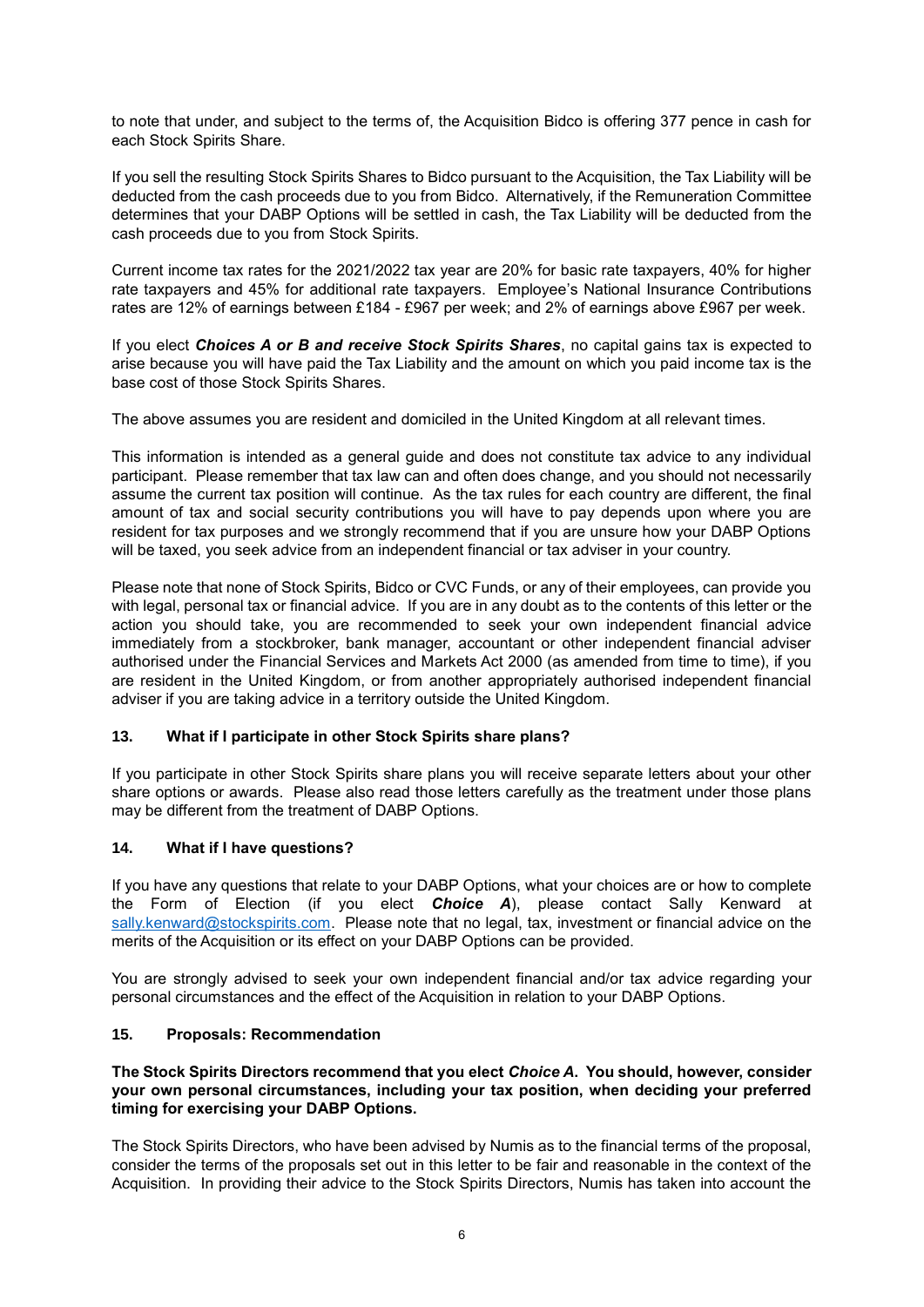commercial assessments of the Stock Spirits Directors. Numis is providing independent financial advice to the Stock Spirits Directors for the purposes of the City Code on Takeovers and Mergers.

## **16. Important notes**

Nothing in this letter, its appendices or the Form of Election constitutes financial advice to any holder of shares, share awards or share options in Stock Spirits or Bidco. None of Stock Spirits, Bidco nor CVC Funds, nor any of their employees, can provide legal, tax, financial or investment advice on the Acquisition.

Defined terms used in this letter are set out in **Appendix A**.

If you have received this letter electronically, you may request a hard copy of this letter, free of charge, by contacting Sally Kenward at sally.kenward@stockspirits.com. You may also request that all future documents, announcements and information to be sent to you in relation to the Acquisition should be in hard copy form.

If there is a conflict between the information in this letter, its appendices, the Form of Election and the rules of the DABP or any relevant legislation, the rules of the DABP and the legislation will prevail.

If there is a conflict between the English language version of this letter and any translation into a language other than English, the English language version will prevail.

## **17. Attachments to this letter**

The following are provided as attachments to this letter:

- Appendix A explains some key definitions.
- Appendix B details important terms relating to the Form of Election.
- A Form of Election, which you will need to complete if you wish to exercise your DABP Options conditional on Court Sanction.



For and on behalf of **For and on behalf of** For and on behalf of

Yours faithfully Yours faithfully



Stock Spirits Group PLC Sunray Investments Luxembourg S.à r.l.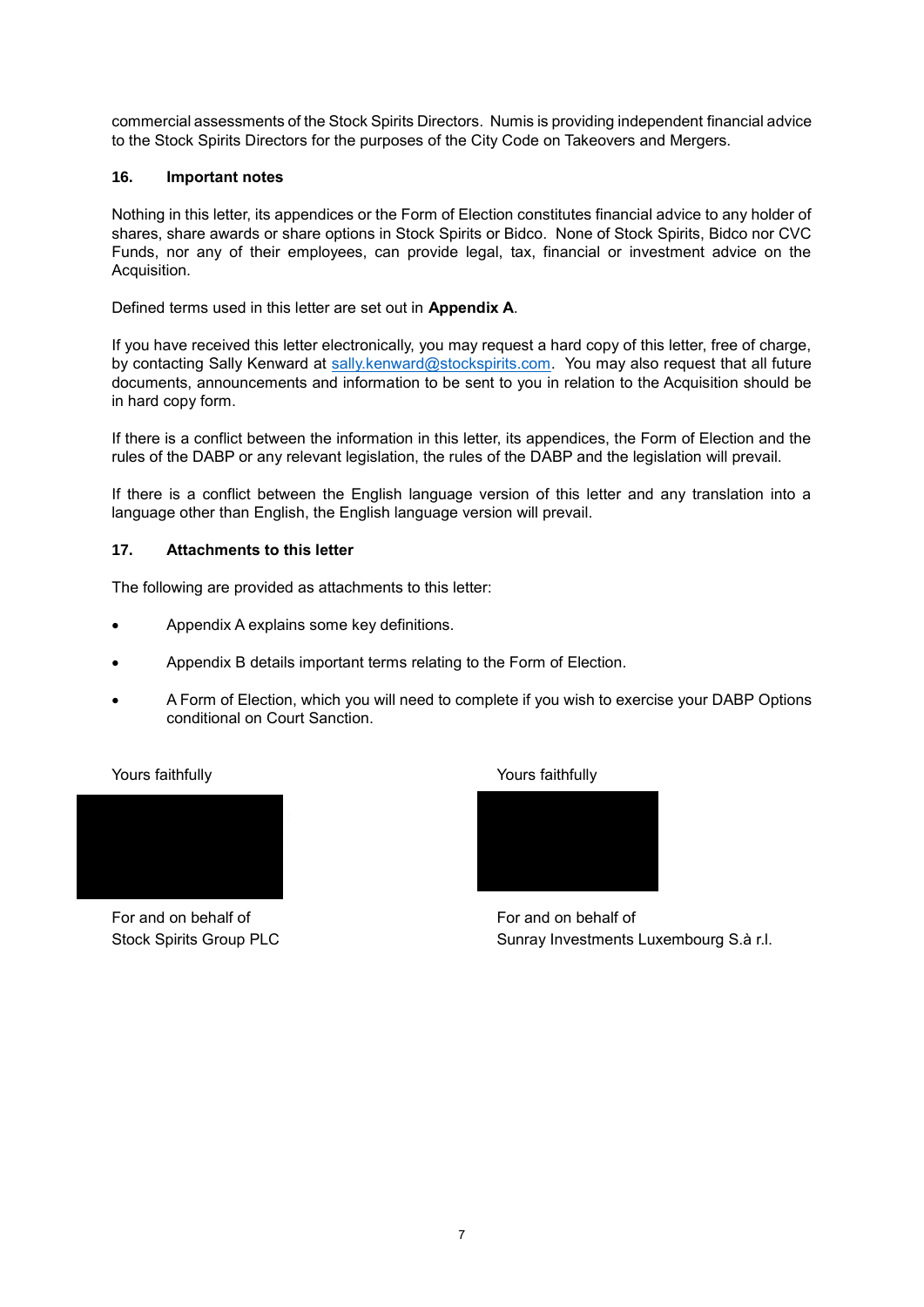## **Appendix A**

#### **A brief explanation of some definitions**

"**Acquisition**" means the proposed acquisition by Bidco of the entire issued and to be issued ordinary share capital of Stock Spirits;

"**Bidco**" means Sunray Investments Luxembourg S.à r.l., a Luxembourg private limited liability company (*société à responsabilité limitée*) having its registered office at 20 Avenue Monterey, L-2163 Luxembourg;

"**Bidco Directors**" means the directors of Bidco;

"**Bidco Group**" means Bidco and its subsidiaries and subsidiary undertakings from time to time;

"**Business Day**" means a day (other than a Saturday, Sunday or public or bank holiday) on which clearing banks in London are generally open for normal business;

"**Cash Settlement Amount**" has the meaning set out in "Your choices" above;

"**Completion**" means the date on which the Scheme takes effect;

"**Court**" means the High Court of Justice in England and Wales;

"**Court Sanction**" means the date on which the Court sanctions the Scheme under section 899 of the Companies Act 2006;

"**CVC Funds**" funds advised by affiliates of CVC Advisers Limited;

"**CVC Responsible Persons**" has the meaning set out in the Scheme Document;

"**DABP**" means the Stock Spirits Group PLC Deferred Annual Bonus Plan, as amended from time to time;

"**DABP Option**" means a right to acquire Stock Spirits Shares granted under the DABP in the form of a nil-cost option;

"**Scheme**" means the procedure by which Bidco will become the holder of the entire issued and to be issued ordinary share capital of Stock Spirits;

"**Scheme Document**" means the document setting out the terms of the Scheme dated 27 August 2021 sent to Stock Spirits Shareholders:

"**Scheme Record Time**" means 6:00 p.m. (London time) on the Business Day immediately after the day on which Court Sanction occurs;

"**Stock Spirits**" means Stock Spirits Group PLC, a company incorporated in England and Wales with registered number 08687223;

"**Stock Spirits Directors**" means the directors of Stock Spirits;

"**Stock Spirits Group**" means Stock Spirits and its subsidiaries and subsidiary undertakings from time to time;

"**Stock Spirits Shareholders**" means the registered holders of Stock Spirits Shares from time to time;

"**Stock Spirits Shares**" means ordinary shares of 10 pence each in the capital of Stock Spirits;

"**Unvested DABP Option**" means any DABP Option which is not a Vested DABP Option; and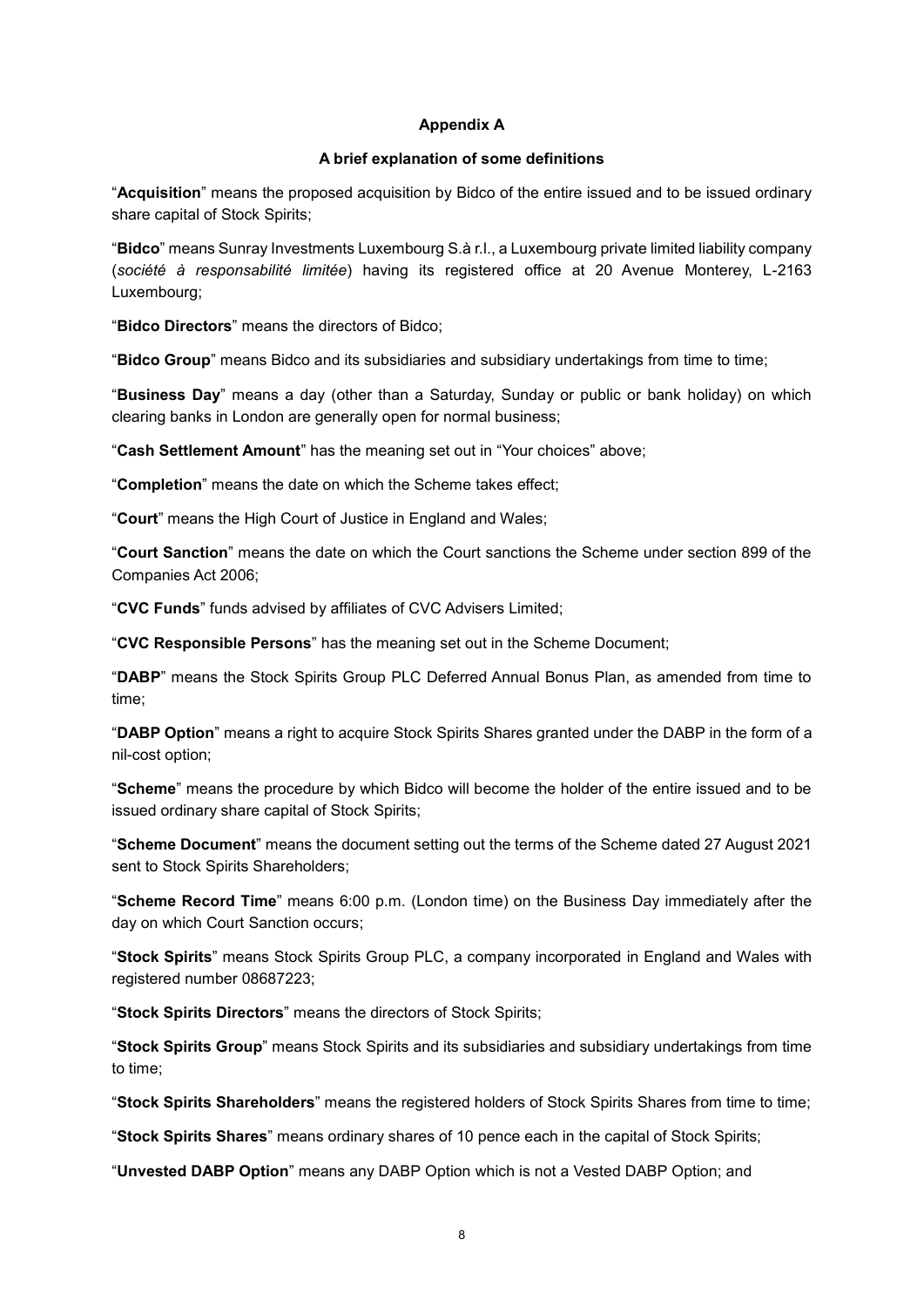"**Vested DABP Option**" means any DABP Option over Stock Spirits Shares granted to employees and former employees of the Stock Spirits Group which has vested and become exercisable subject to the rules of the DABP.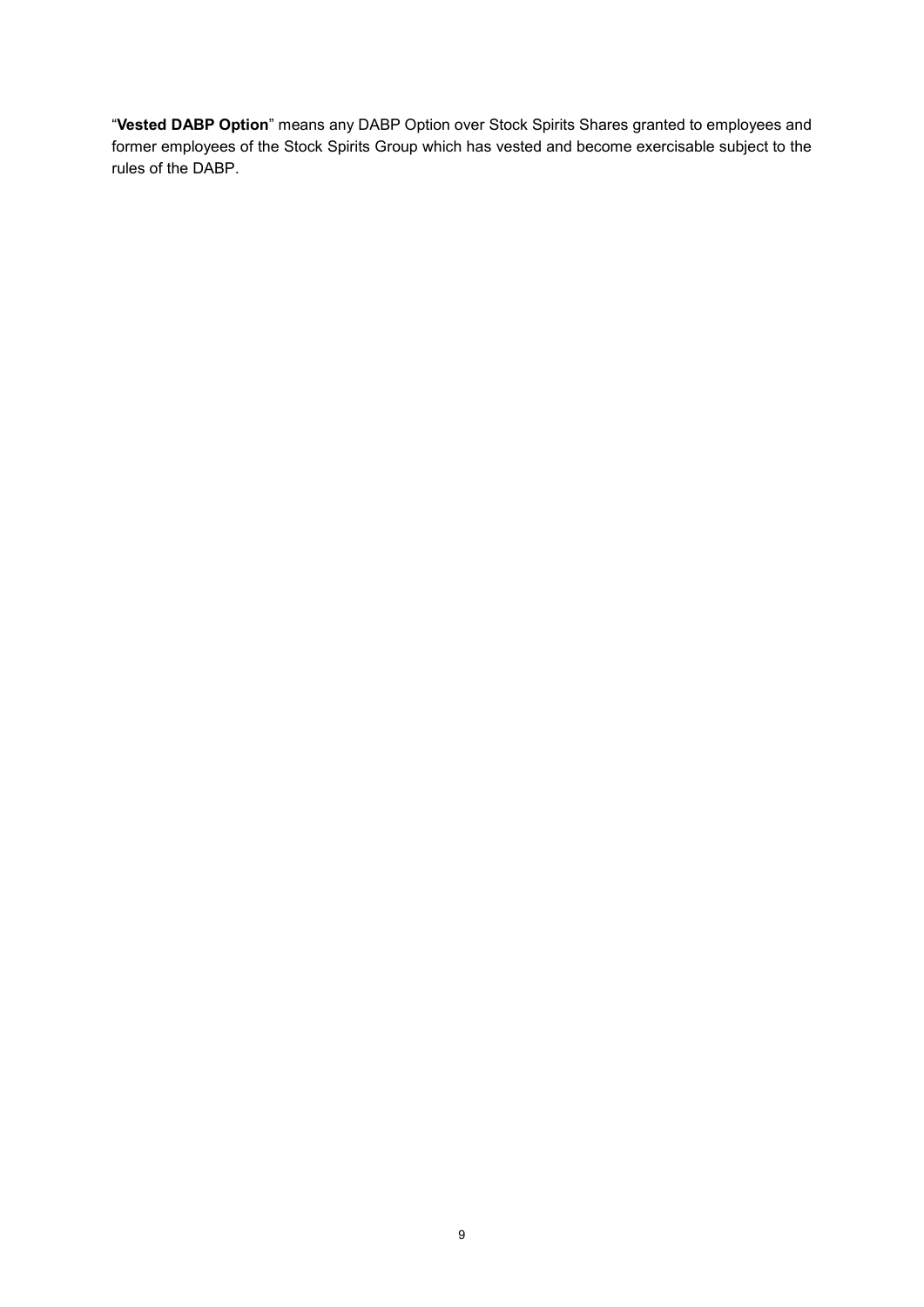# **Appendix B**

## **Completing the Form of Election**

## **1. Declaration**

- 1.1 By completing and submitting the Form of Election you:
	- (A) confirm that you have received and read the letter (the "**Letter**") from Stock Spirits and Bidco dated 27 August 2021 relating to the DABP and have read, understood and agree to these terms and conditions and that you are aware of the terms of the Scheme Document;
	- (B) confirm that the decisions which you have made on the Form of Election cannot be withdrawn or altered except with the agreement of Stock Spirits;
	- (C) confirm that the DABP Option(s) which you are electing to exercise is valid and has not lapsed and is free from all mortgages and any third party interests and acknowledge that if the DABP Option(s) has lapsed or lapses before Court Sanction, the completion of the Form of Election will be of no effect in relation to that DABP Option(s);
	- (D) subject to paragraph 1.1(E), irrevocably agree that for the DABP Option(s) which you have chosen to exercise using the Form of Election:
		- (i) your DABP Option(s) will be automatically exercised at the relevant time in accordance with your instruction in the Form of Election and the Stock Spirits Shares you receive on exercise will be bought by Bidco under the Acquisition;
		- (ii) subject to the terms of the Acquisition you will receive 377 pence for each Stock Spirits Share (less any income tax and social security contributions that are required or permitted to be withheld);
		- (iii) save to the extent that your employer has an obligation to account for such liabilities following exercise, you will be responsible for payment direct to HMRC (or other tax authority) of any income tax, social security contributions and capital gains tax liability arising in connection with the exercise of your DABP Option(s) and the sale of resulting Stock Spirits Shares; and
		- (iv) you authorise Bidco to pay the cash consideration due to you under the Acquisition to Stock Spirits and/or your employing company to be paid to you after Stock Spirits and/or your employing company have made any necessary deductions referred to above and less any required deductions for income tax and/or social security contributions;
	- (E) irrevocably agree that, if so determined by the Remuneration Committee under rule 8 of the DABP, for the DABP Option(s) which you have chosen to exercise using the Form of Election: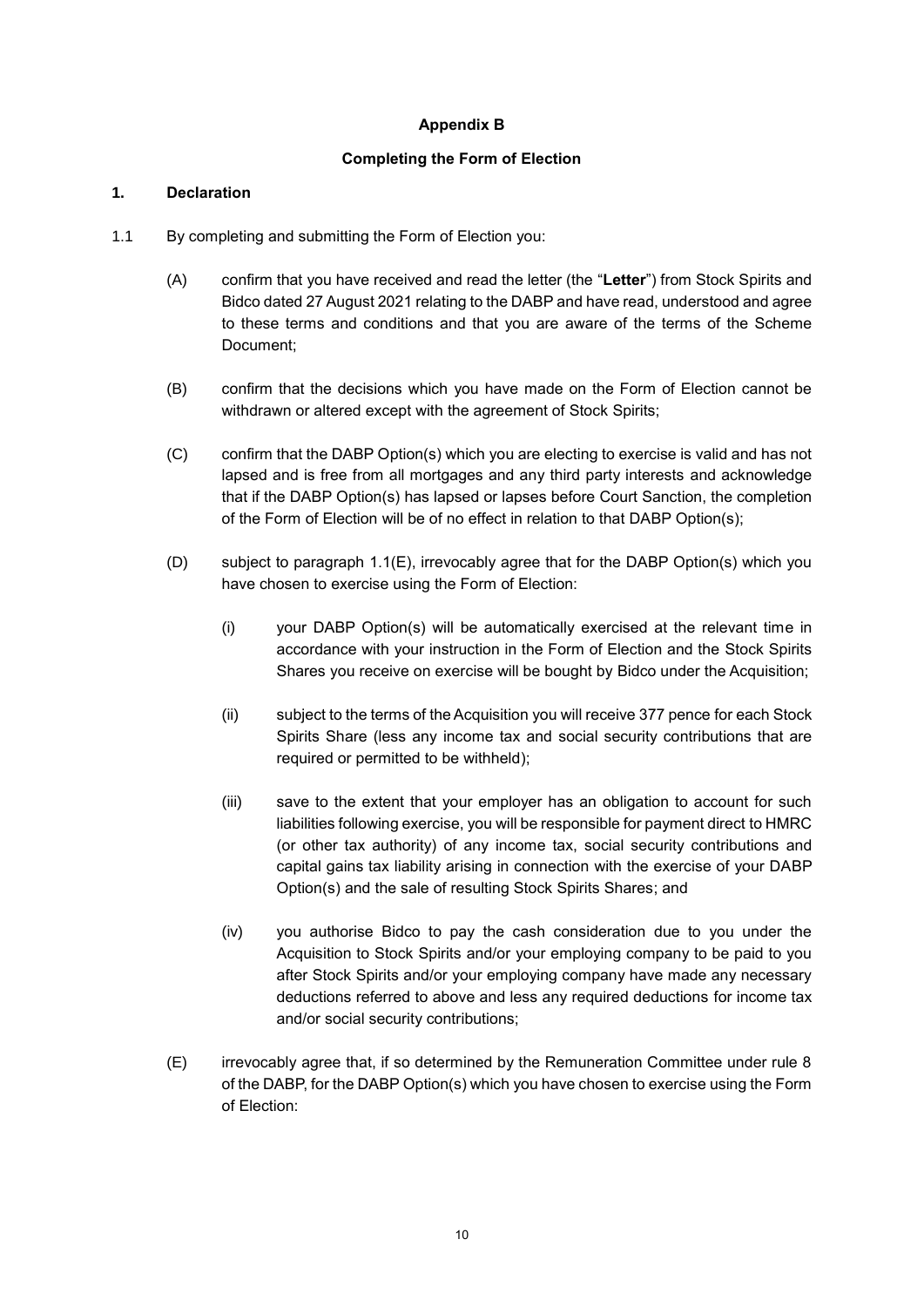- (i) your DABP Option(s) will be automatically exercised at the relevant time in accordance with your instruction in the Form of Election and your DABP Option(s) will be settled in cash and you will not receive Stock Spirits Shares;
- (ii) you will receive the Cash Settlement Amount as defined in the Letter (less any income tax and social security contributions that are required or permitted to be withheld from the Cash Settlement Amount); and
- (iii) save to the extent that your employer has an obligation to account for such liabilities following exercise, you will be responsible for payment direct to HMRC (or other tax authority) of any income tax, social security contributions and capital gains tax liability arising in connection with your DABP Option(s);
- (F) accept that documents or payments in connection with your DABP Option(s) which are sent (i) by or from you to Stock Spirits using the contact details shown on the Form of Election or (ii) to you at the address shown on the Form of Election, in each case will be sent at your own risk;
- (G) confirm that if you hold a DABP Option(s) for which you have not given an instruction, and if you have not validly exercised this DABP Option(s) before it lapses in accordance with the rules of the DABP, you will receive no value for it;
- (H) acknowledge that neither Stock Spirits nor Bidco will be responsible for any consequential loss in the event that the Form of Election is incorrectly completed or where it has not been possible to obtain clarification of your instructions or where the Form of Election is delayed or fails to arrive;
- (I) appoint Stock Spirits, or any person nominated by Stock Spirits, as your agent and authorise such agent to execute, complete and sign and submit any document and to do anything on your behalf as necessary or desirable to give effect to the exercise of your DABP Option(s) in accordance with the Form of Election;
- (J) acknowledge that if you decide to exercise your DABP Option(s) conditionally on Court Sanction, you irrevocably agree to exercise such DABP Option(s) that you have indicated you wish to exercise on the Form of Election on Court Sanction;
- (K) subject to paragraph 1.1(E), acknowledge that any Stock Spirits Shares you acquire on the exercise of any DABP Option(s) after the Scheme Record Time will be acquired automatically by Bidco for cash consideration of 377 pence per Stock Spirits Share in accordance with the amended Articles of Association of Stock Spirits;
- (L) agree that the delivery of the Form of Election duly signed may, if Stock Spirits and Bidco determine it appropriate, be treated as being as effective as if it were duly completed and received by any deadline specified in this letter, notwithstanding that it is not completed or received strictly in accordance with the terms of the Form of Election, and these terms and conditions, or by the deadline specified; and
- (M) agree that Stock Spirits will determine all questions as to form and validity, including the timing of receipt, of any Forms of Election in their absolute discretion and may, if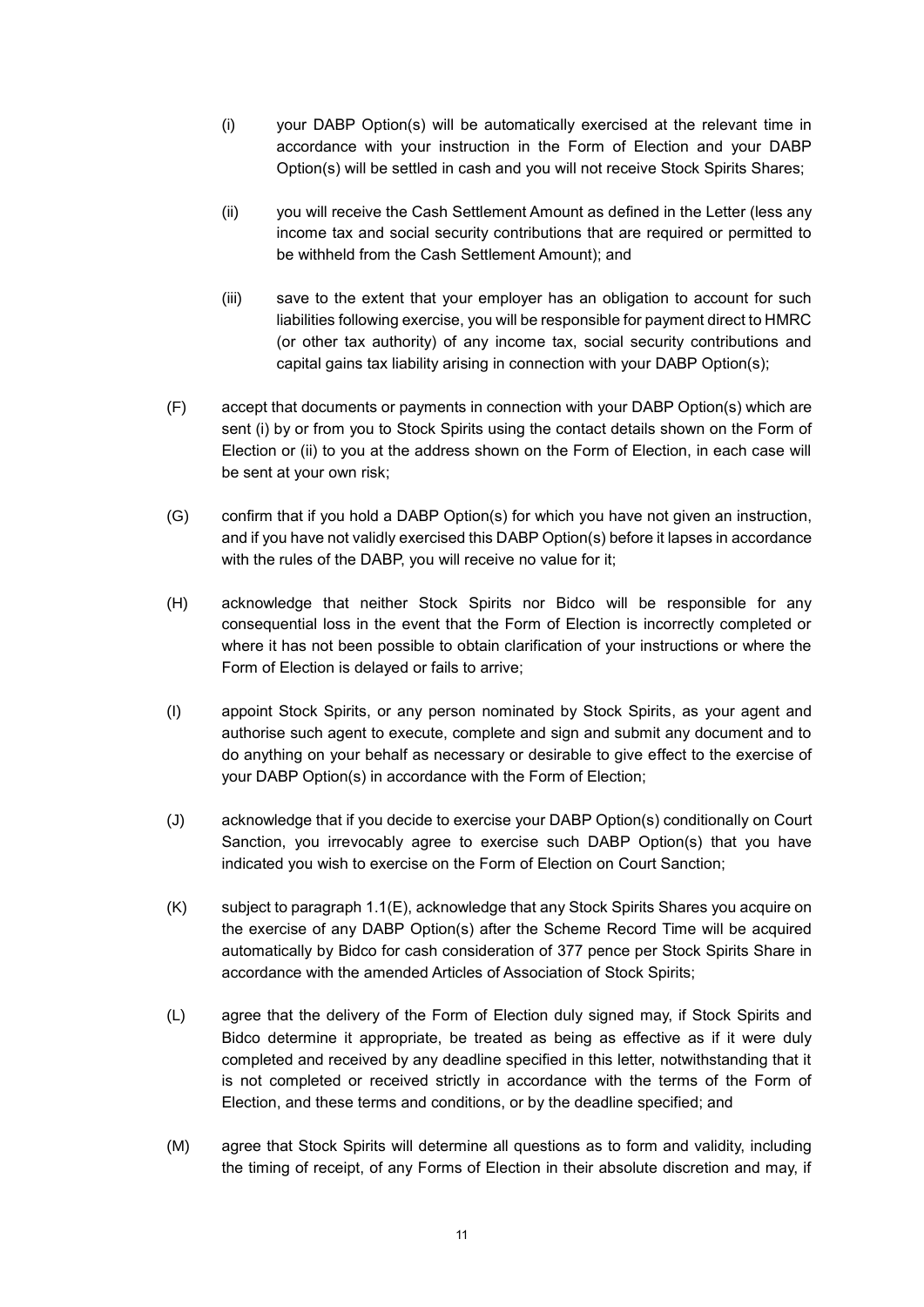they so determine, accept a Form of Election which is received after the relevant deadline or which is not valid or complete in all respects. Neither Stock Spirits nor or any other person will be under any duty to give notice of any defect or irregularity in any Form of Election or incur any liability for failure to give any such notification.

These terms and conditions and any non-contractual obligations arising out of or in connection with these terms and conditions are subject to English law and the jurisdiction of the courts of England and Wales.

In the event of any differences between the Letter and the rules of the DABP or applicable legislation, the rules of the DABP or applicable legislation (as appropriate) will prevail.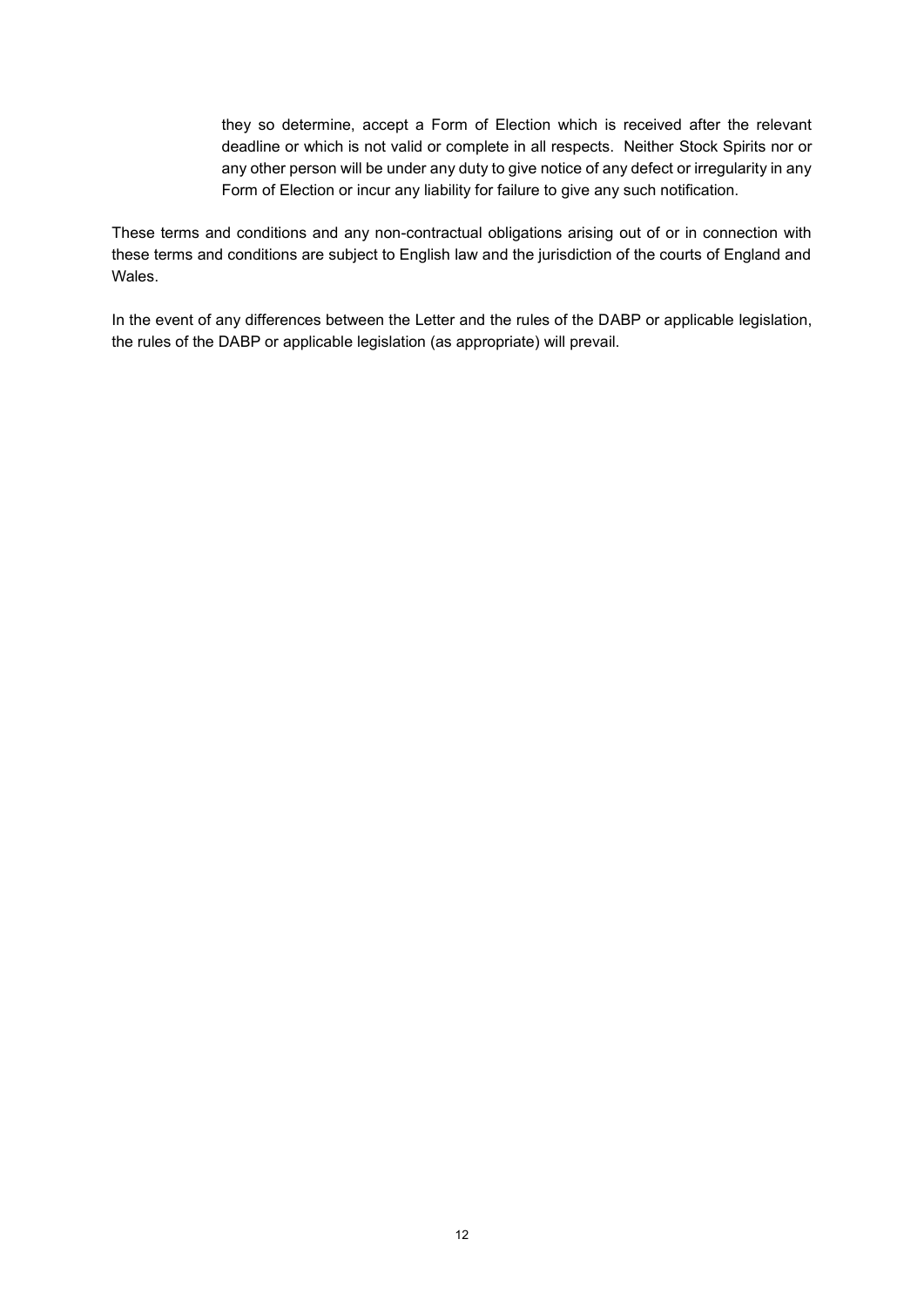#### **Notes**

The distribution of this document (in whole or in part) in jurisdictions other than the United Kingdom may be restricted by the laws of those jurisdictions and therefore persons into whose possession this document comes should inform themselves about and observe any such restrictions. Failure to comply with any such restrictions may constitute a violation of the securities laws of any such jurisdiction.

Numis Securities Limited ("**Numis**"), which is authorised and regulated in the United Kingdom by the Financial Conduct Authority, is acting exclusively for Stock Spirits and no one else in connection with the matters set out in this letter and will not regard any other person as its client in relation to the matters in this letter and will not be responsible to anyone other than Stock Spirits for providing the protections afforded to clients of Numis, nor for providing advice in relation to the matters referred to herein.

Numis has given and not withdrawn its written consent to the issue of this document with the inclusion of references to its name in the form and context in which they are included.

This document does not constitute, and may not be used for the purposes of, an offer to sell or an invitation or the solicitation of an offer to subscribe for or buy, any securities by any person in any jurisdiction (a) in which such offer or invitation is not authorised, (b) in which the person making such offer or invitation is not qualified to do so, or (c) in which, or to any person to whom, it is unlawful to make such offer, solicitation or invitation or where the making of such offer, solicitation or invitation would impose any unfulfilled registration, qualification, publication or approval requirements on Stock Spirits, Bidco or any of their respective directors, officers, agents, affiliates and advisers. No action has been taken nor will be taken in any jurisdiction by any such person that would permit a public offering of any securities in any jurisdiction where action for that purpose is required, nor has any such action been taken with respect to the possession or distribution of this document other than in any jurisdiction where action for that purpose is required. Neither Stock Spirits nor Bidco nor their respective directors, officers, agents, affiliates or advisers accept any responsibility for any violation of any of these restrictions by any other person.

The Stock Spirits Directors, whose names are set out in the Scheme Document, accept responsibility for the information contained in this letter (including any expressions of opinion and, without limitation, all information in respect of Stock Spirits which has been incorporated by reference in this document), except for that information for which the Bidco Directors and/or the CVC Responsible Persons accept responsibility. To the best of the knowledge and belief of the Stock Spirits Directors (who have taken all reasonable care to ensure that such is the case), the information contained in this letter (including any expressions of opinion) for which they are responsible is in accordance with the facts and does not omit anything likely to affect the import of such information.

The Bidco Directors, whose names are set out in the Scheme Document, accept responsibility for the information contained in this letter (including any expressions of opinion) relating to the Bidco Group (including, without limitation, all information in respect of the Bidco Group which has been incorporated by reference in this document) and the Bidco Directors, their close relatives, related trusts and other connected persons and persons acting in concert with Bidco (as such term is defined in the City Code on Takeovers and Mergers). To the best of the knowledge and belief of the Bidco Directors (who have taken all reasonable care to ensure that such is the case), the information contained in this letter (including any expressions of opinion) for which they are responsible is in accordance with the facts and does not omit anything likely to affect the import of such information.

The CVC Responsible Persons, whose names are set out in the Scheme Document, each accept responsibility for the information relating to them (and their close relatives, related trusts and other persons connected with them), CVC Funds and Bidco. To the best of the knowledge and belief of the